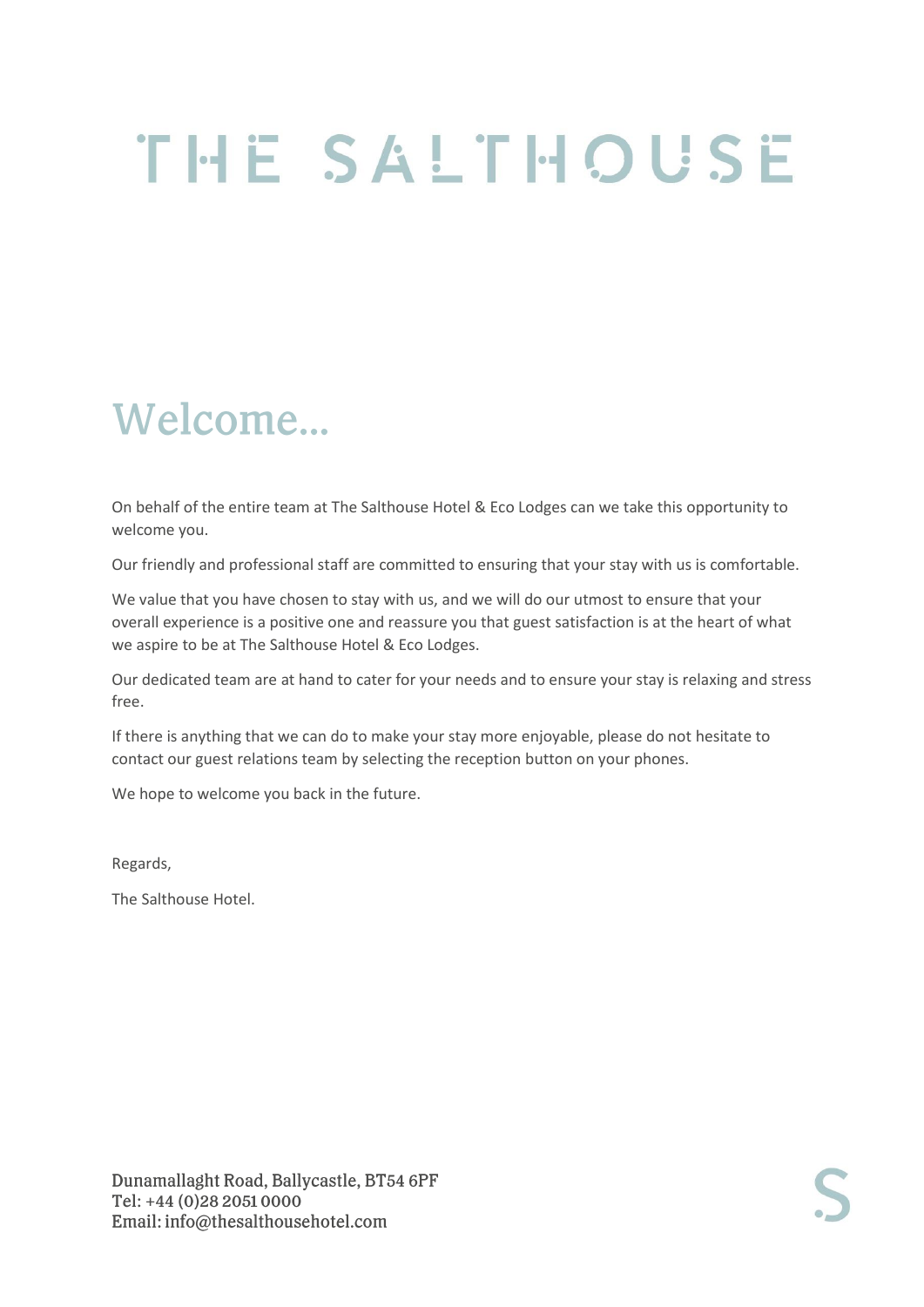### **Contact Us**

#### Onsite

You can use the Inhouse phone to contact our Reception, Spa or Restaurant Team Before you lift your receiver, you will see on your phone a button for contacts

- 1. Press the 3CX PBook button
- 2. 'OK'
- 3. Choose which extension: reception, spa, or restaurant
- 4. Press send
- 5. Then lift receiver

You can also direct dial on:

Reception: **301 or 302**

Spa: **306**

Restaurant: **308**

Other ways to contact us:

Email: [Info@thesalthousehotel.com](mailto:Info@thesalthousehotel.com)

Or find us on social media:

Facebook - The Salthouse Hotel

Instagram - thesalthousehotel

Walking directions down the lane welcome down to hotel etc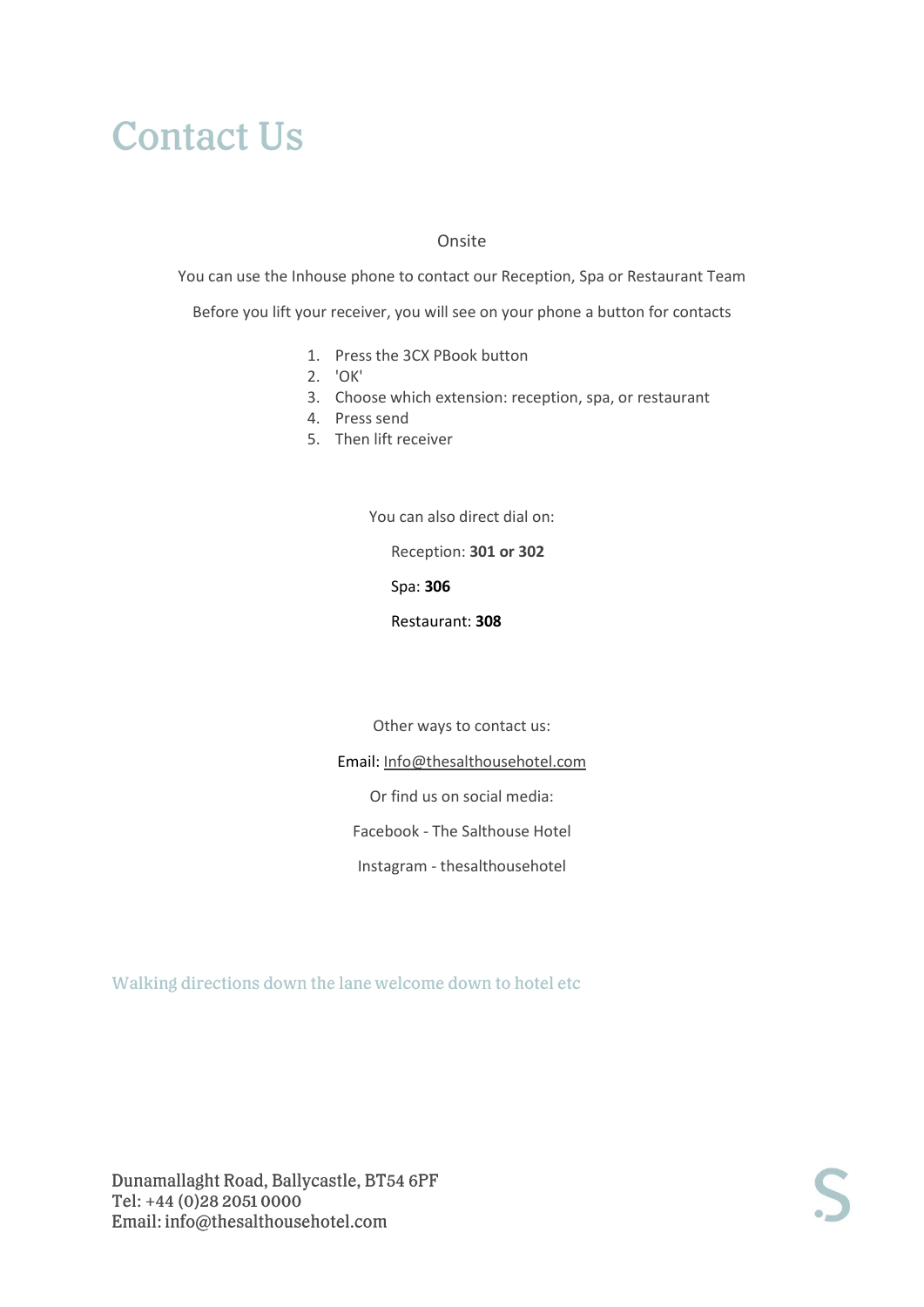### Dining at the Salthouse Hotel

With arguably the best views in the hotel, our tables in The Salthouse Bar and Restaurant gaze out to the Atlantic Ocean and beyond. They offer the perfect place to eat, drink and relax serving everything from morning coffees to classic cocktails and a variety of mouth-watering dishes for lunch and dinner. Drinks and Snacks are also available In our Courtyard daily - booking Is not required for this space.

Our menus embrace the essence of our locality using the finest, locally sourced ingredients such as locally caught seafood fresh from the pier. We are passionate about food, service and delivering a dining experience that is relaxed and very much rooted in our location on the stunning Causeway Coast.

For those special occasions we also have semi private dining spaces perfect for a party or family gettogether; please contact the restaurant for more details.

#### **Opening Hours**

#### Breakfast

7.30am – 10.00am (Monday – Friday)

7.30am – 10.30am (Saturday & Sunday)

Lunch

12pm – 3.30pm (Monday – Saturday)

12pm – 4pm (Sunday)

Dinner

5pm – 9.00pm (Sunday – Thursday)

5pm – 9.30pm (Friday & Saturday)

**It is strongly advised to prebook your dining time to avoid disappointment. We will always try our best to accommodate your preferred time.**

On your phone, Ext. 308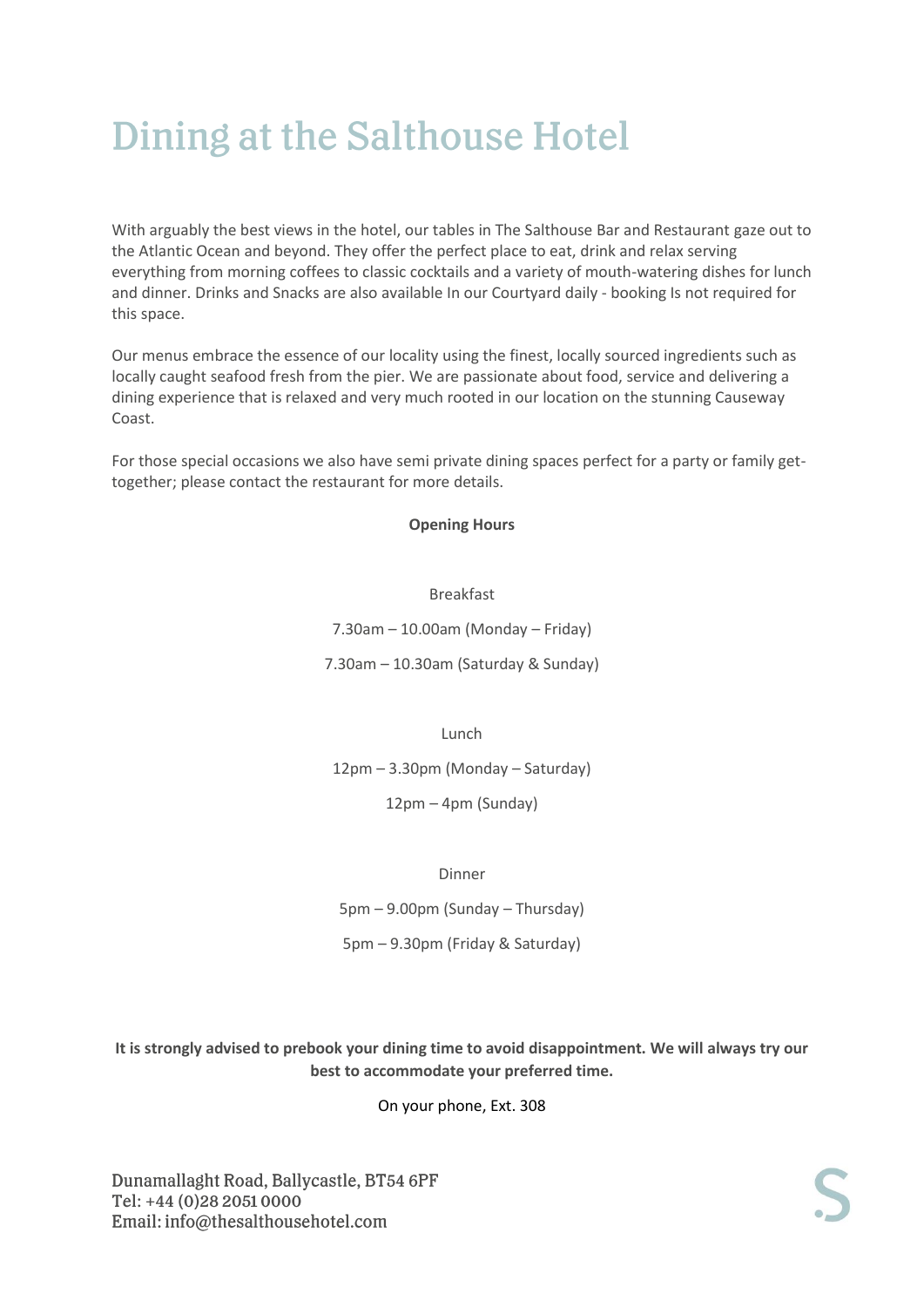# The Spa at The Salthouse

Whilst your lodge has a private hot tub why not treat yourself to one of our relaxing and rejuvenating spa treatments or seaweed bath.

Located past reception on the lower ground floor.

Immerse yourself in a world of calm and relaxation and soothe your body, mind and spirit. Discover your coastal calm with a rejuvenating overnight spa break, a relaxing one-off treatment during your stay. Simply check in, chill out and leave the rest to us.

Enjoy magnificent views of Fairhead and Rathlin, and even Scotland, whilst relaxing in our outdoor spaces. Take a plunge in warm water or a seat in our Sauna.

If you wish to book a treatment or find our more information about opening hours, please enquire at Spa Reception or dial 306.

**In adverse weather conditions the hotel reserves the right in the interest of the health and safety of staff and customers not to open the hot tubs in all outdoor areas. please ensure that no glassware or glass bottles are brought to the spa. The Thermal Suite has a selection of drinks and cocktails which are available to order on arrival.** 

On your phone, Ext. 306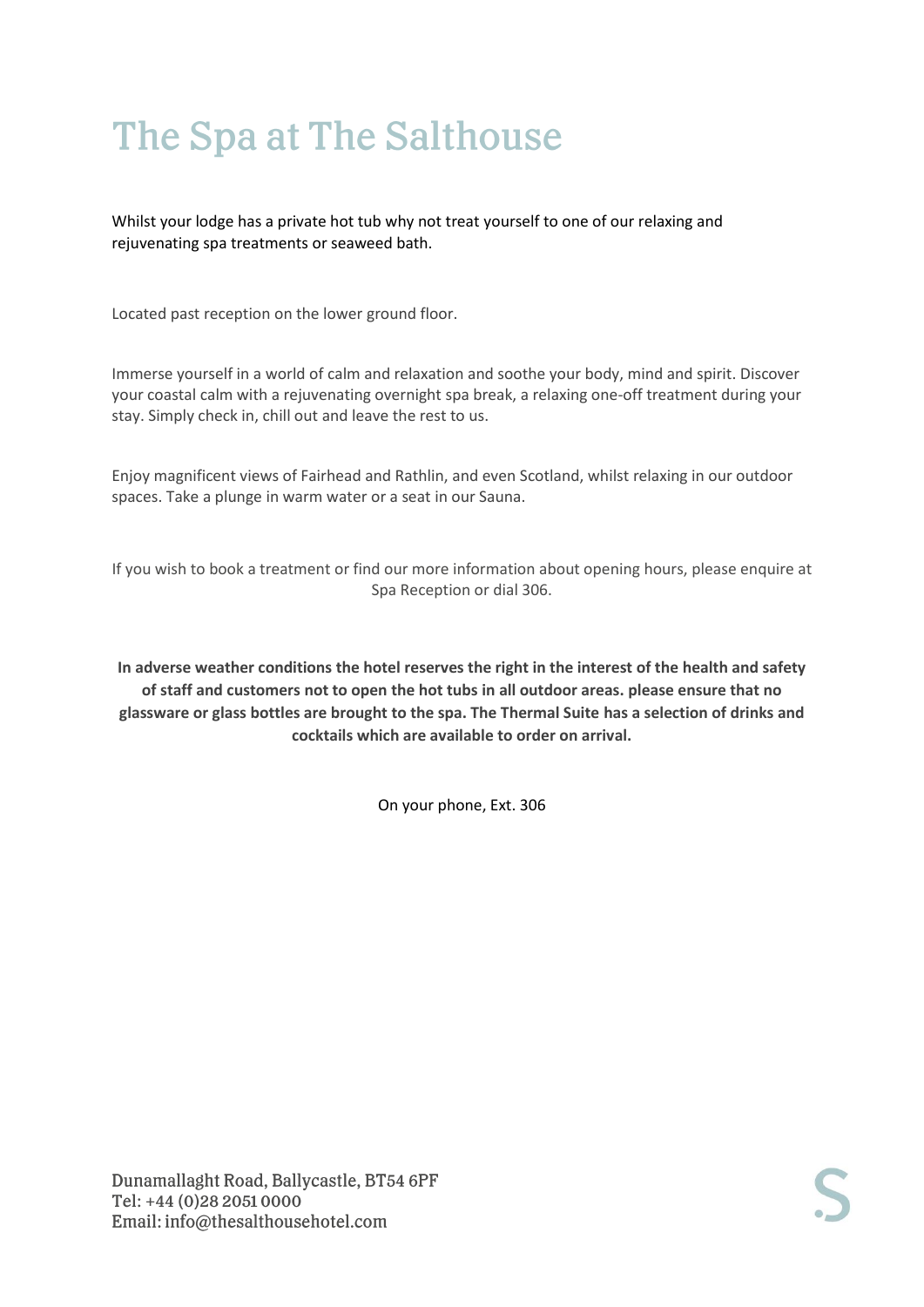# **The Spa Etiquette**

### **RESIDENTS**

We kindly ask our residents to arrive to The Spa around 10-15 minutes before your treatment begins to allow enough time to fill out our short medical questionnaire. Your thermal slot will be booked 60 minutes before your treatment

Late arrivals will not receive an extension on their allocated treatment time, but the full charge may still incur.

### **WHAT YOU NEED TO BRING**

Hotel guests can arrive in the robe and slippers provided in their bedrooms. Disposable underwear can be provided for guest's comfort during treatments.

### **CANCELLATION POLICY**

48 hour notice is required for the cancellation of a booking. If booking is cancelled outside the notice period, the full charge will be incurred.

### **MEDICAL CONDITIONS**

Some of our treatments may have to be adapted to suit the needs of the individual, depending on medical issues or conditions. Please make us aware of any medical conditions at the time of booking. Pregnancy Massages can only be carried out on lady's who are In their second trimester of pregnancy.

### **AGE REQUIREMENTS**

There is a minimum age requirement of 18 for use of the spa and treatments. We kindly ask our guests to keep their phone on silent mode for the courtesy of other guests.

We look forward to welcoming you to The Salthouse Spa.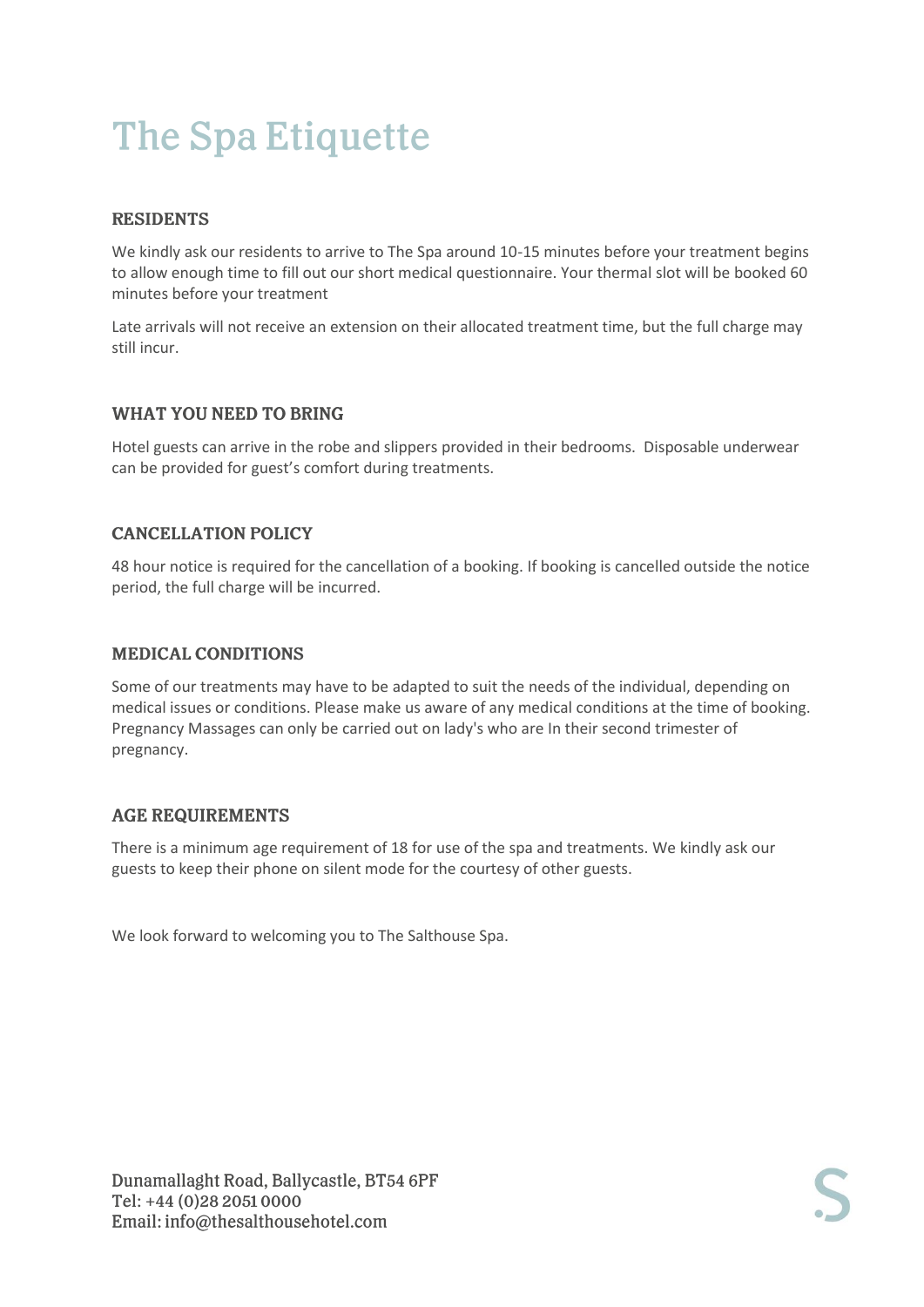#### **Airport Transfers**

The approximate travel time to Belfast International Airport is 60 minutes and taxi will cost from £60.

The approximate travel time to Belfast City Airport is 80 minutes and a taxi will cost from £70.

#### **Breakfast**

Please be aware under current guidelines our breakfast is served on a reservation basis only. If you have not booked a time slot, please contact reception.

> Breakfast is served in our Restaurant Monday - Friday 7.30am to 10am Saturday & Sunday 7.30am to 10.30am

If you are staying on a self-catering basis, and you fancy being treated, why not upgrade to include breakfast in your stay which is served in our hotel restaurant.

#### **Bath & Shower Non Slip Mats**

You will find your bath mats located in your bathroom.

#### **Business/Computer Services**

For your convenience, we offer copying and printing for nominal fees. Please contact reception who will be happy to assist you. In addition, business travellers will find work areas and desks in every room.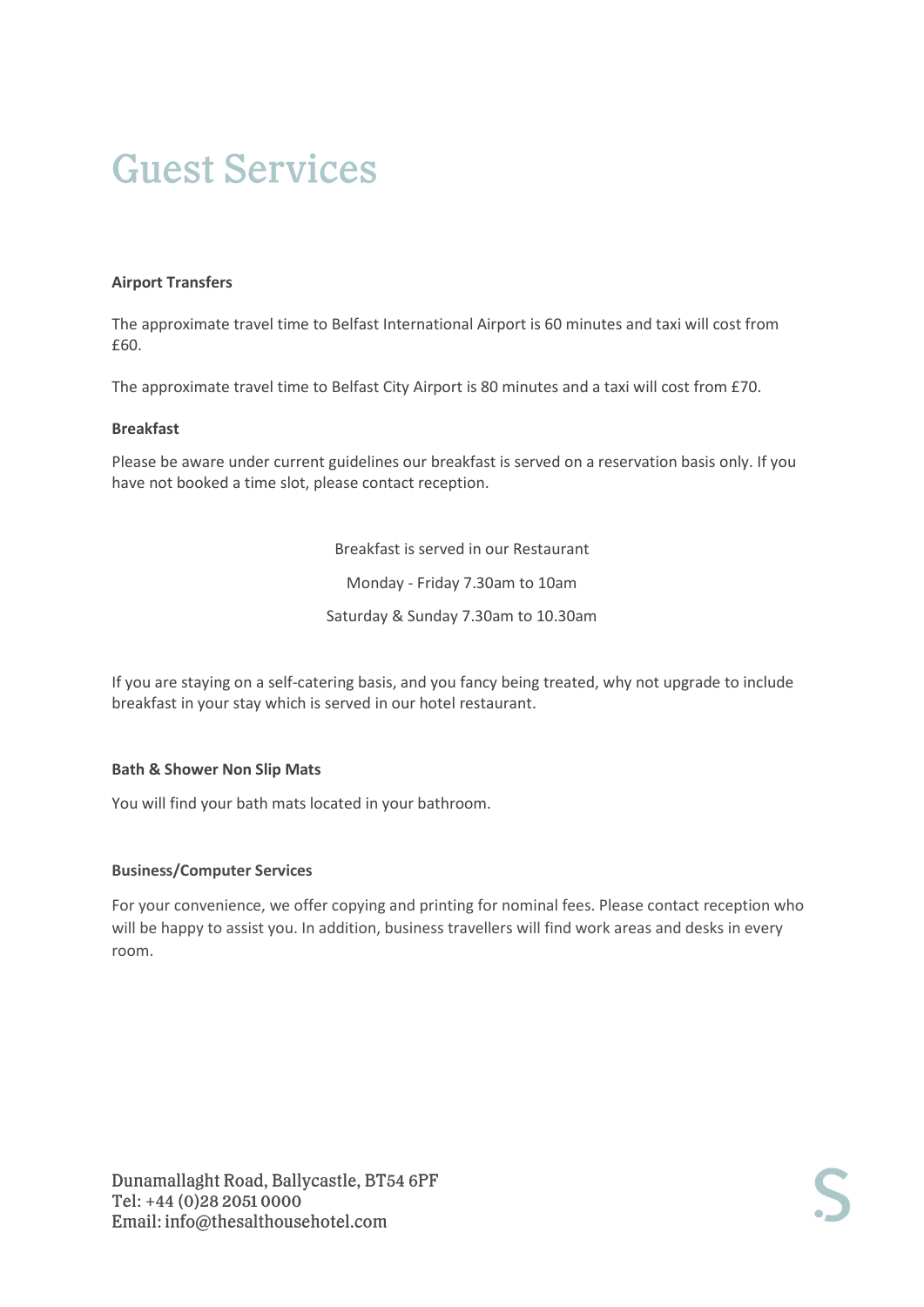#### **Check Out**

We hope you enjoyed your stay with us.

Check Out time for our lodges is 10am

Should you wish to extend your Check Out time please speak to our reception team.

Please note 50% nightly rate may be charged if pre-arranged late checkout has not been agreed with the hotel.

#### **Children**

Children are welcome in the Hotel & Lodges.

Licensing laws do apply though, and children are not permitted in the bar area after 9pm

Unfortunately, Our Thermal Spa does not permit Children at any time. This area is for over 18 years only. Children aged 16 & 17 may be permitted on request but must always be supervised by an adult.

#### **Cots**

Travel cots are available on request.

#### **Damages**

There is a minimum charge of £100.00 for any damages or breakages found in the accommodation after check out. The hotel reserves the right to charge your card for any damages without prior notice.

#### **Doctor**

Should you require medical assistance while you are here please contact reception. However, in the event of an emergency please contact 999 or 101.

Ballycastle Medical Practice Telephone (028)2076 2684 Out of Hours (028)2566 3500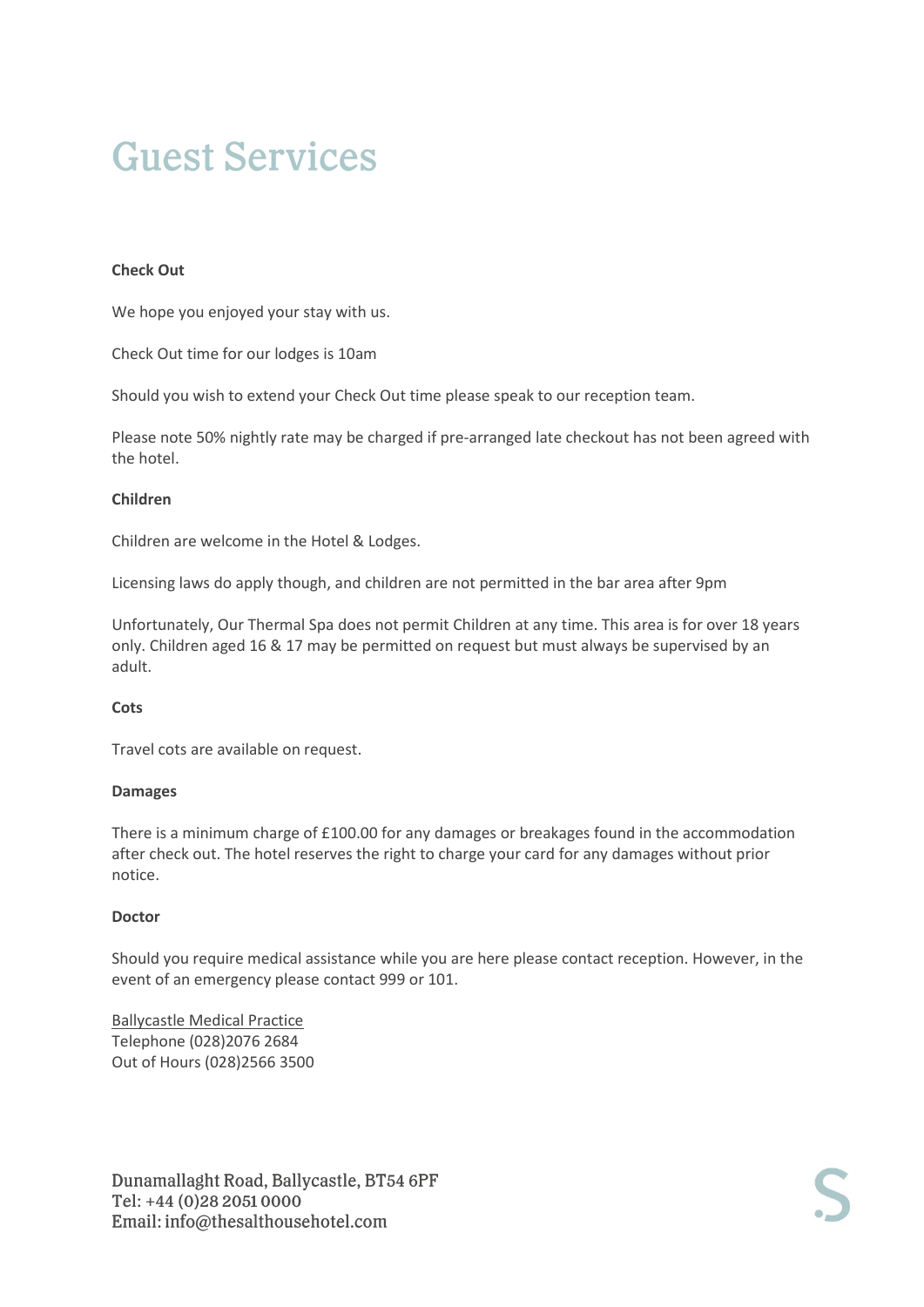#### **Electrical Currents**

This hotel has 240-volt outlets in every room. If you have non-European electrical items, you will need to obtain a transformer that will enable the use of these items.

#### **Fire Safety**

For your safety we advise that you take note of the fire safety notice on the back of your bedroom door, this will explain our fire alarm system and will show your nearest fire exit on the floor plan.

#### **The Fire Assembly Point is located at the bottom of the Guest Carpark.**

#### **Golf**

Ballycastle Golf Club is located along the seafront of the town. The golf course has some of the most scenic views in Northern Ireland offering parkland holes to wild links offerings. It includes flat and low-lying holes and a back nine that launches you up into seaside hills that allow views of the town of Ballycastle, Fair Head, Rathlin Island and on a clear day the Mull of Kintyre.

Please contact the Golf Club directly on 02820762536

#### **Hairdressing, Health & Beauty**

Please contact Reception for a list of local Hairdressers and Beauticians.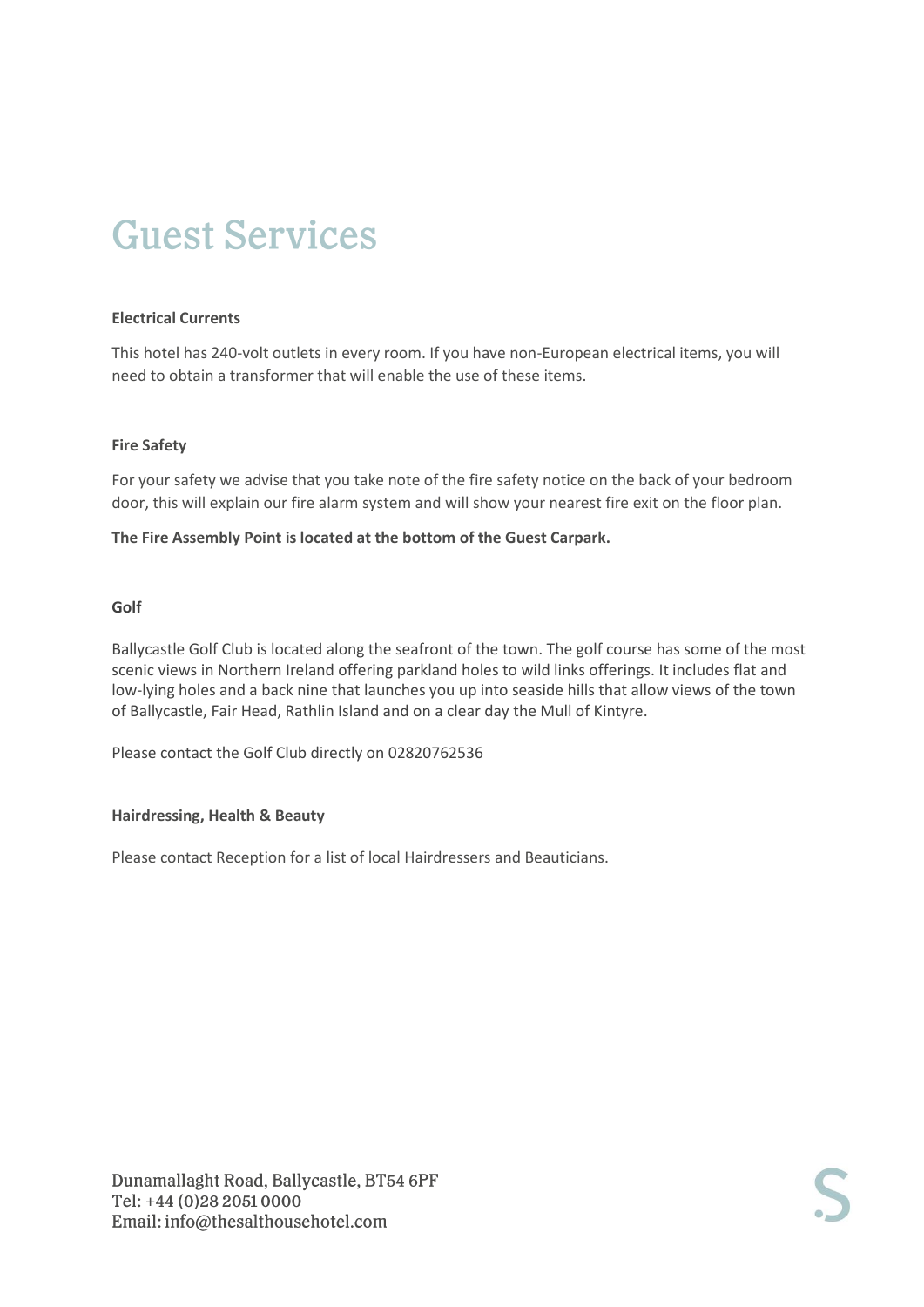#### **Helicopter**

We have a helicopter landing area which can be prearranged to use. Please contact the hotel reception for more information.

#### **Horse Riding**

For information on the local riding centre we would recommend Sheans Horse Farm Offering quality Horse Riding experiences on one of the most extensive off-road horse riding facilities in Ireland.

Please contact Sheans directly on 07759320434

#### **Housekeeping**

A house keeping service Is not provided In our lodges during your stay, however should you require any housekeeping services please contact reception.

#### **Iron**

An iron and ironing board is located In the cupboard under the stairs.

#### **Lost Property**

If you have lost an item during your stay, please contact reception to see if this has been found and stored in our lost property area.

#### **Luggage**

If you require assistance during your stay with your luggage, please contact reception.

#### **Manuals**

There is a selection of manuals for the dishwasher, microwave, oven and washer-dryer located in the ……

#### **Maps**

Our reception team will be able to assist you with all local jogging and walking trails.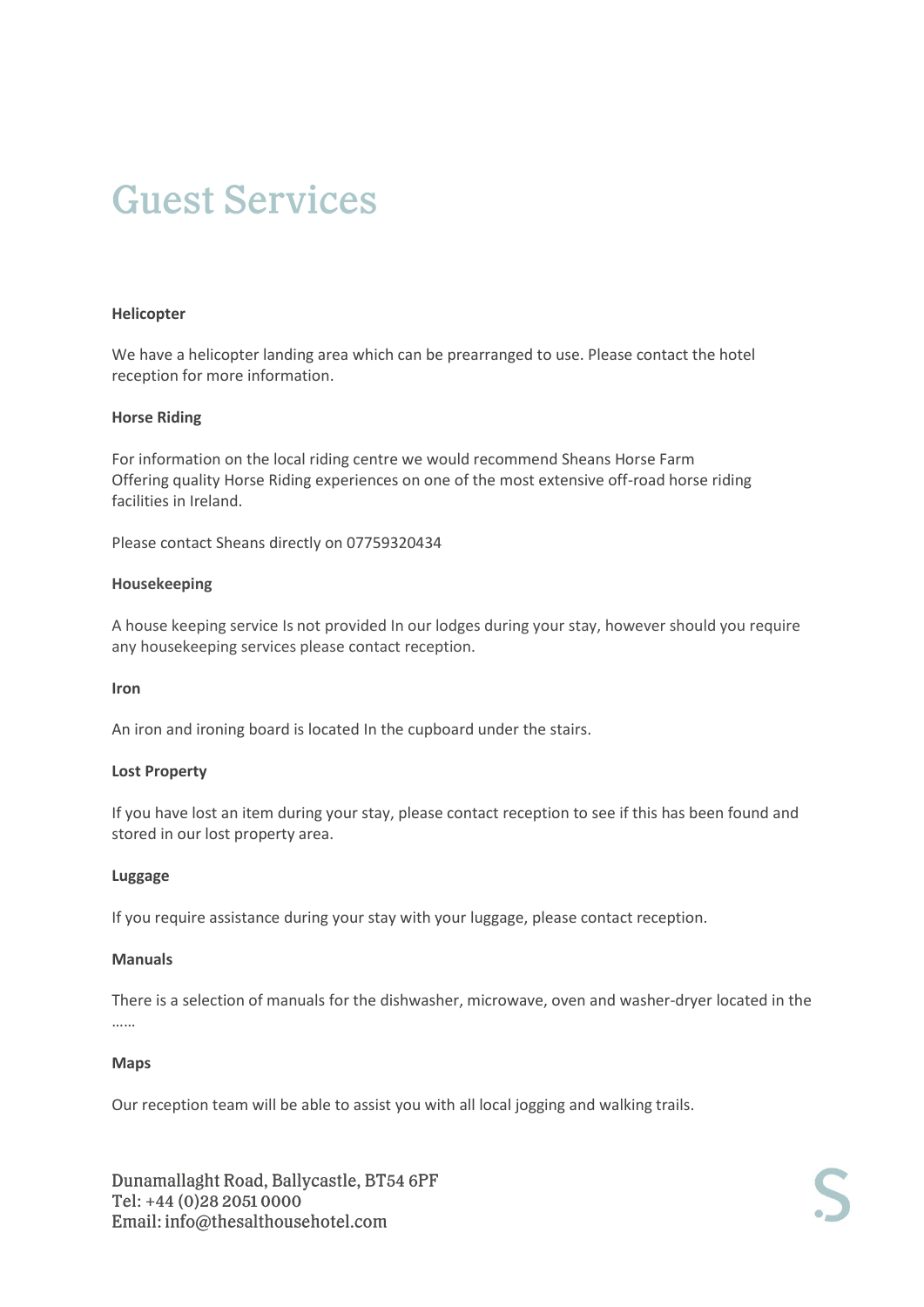#### **Payment Methods**

We accept the following payments methods:

- American Express
- Maestro/Switch
- MasterCard
- Visa
- Cash
- Salthouse Hotel Gift Vouchers

\*Please note we are unable to accept cheques or bank transfers.

#### **Parking & Electric Car Points**

Guests can avail of free onsite parking to the front of the hotel, there are also 4 Zappi car charging points where you can charge your car for free.

Each lodge has private parking located outside the accommodation.

#### **Robes**

Lodges have robes and slippers provided for use of the hot tubs.

#### **Religious Services**

**Church of St Patrick & St Brigid**  Mass 7 days a week at 10am Also at 6.30pm on Saturdays.

**Ballycastle Presbyterian** Sunday 11.30am

**Holy Trinity** Sunday 11.30am

**St James** Sunday 9.30am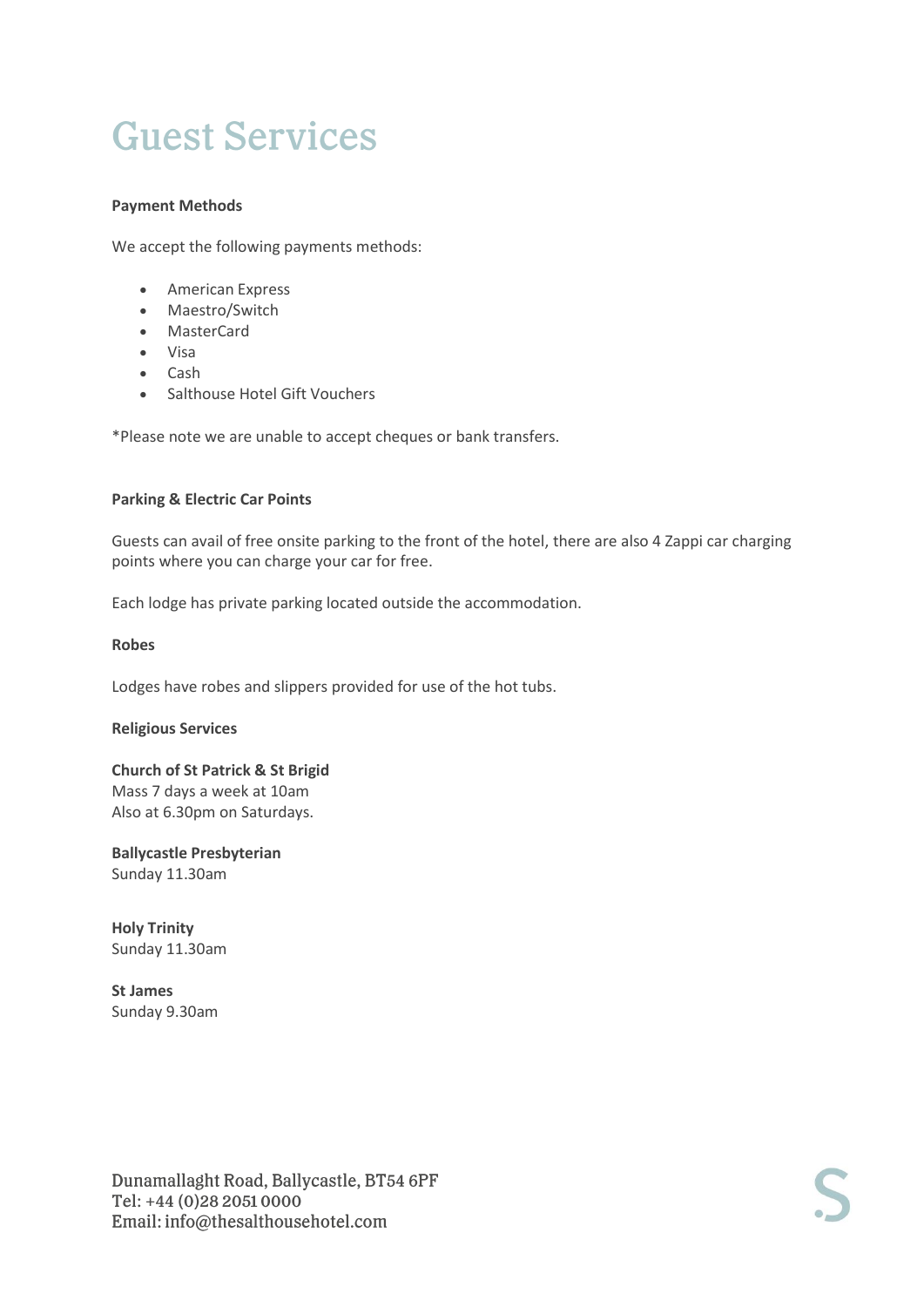#### **Smoking Policy**

The hotel guest rooms, and indoor public areas are all non-smoking (this includes the use of ecigarettes and vapes) and can incur a fine of up to £200.00, this also includes the Eco Lodges.

Designated tables located to the front of the bar and restaurant and in the courtyard are available if required.

#### **Television**

For the Lodges, please ensure HDMI 1 is selected in order to access your sky box channels. The blue SMART button on your TV remote will allow access to streaming services. (Please note, these will be your own accounts and you must ensure you have logged out of these before departure).

#### **Wake Up Calls**

Should you require a wakeup call please contact reception.

#### **WiFi**

Complimentary WiFi is available in all areas of the hotel and lodges. Please search for Salthouse Guests and no password is required.

#### **Local Takeaways**

Should you wish to dine elsewhere, please see below a list of local Ballycastle takeaways and restaurants:

#### Chinese

Red Dragon - 028 2076 2961

Canton House - 028 2076 3124

#### Indian

Kebab King (also do pizza, burgers, kebabs) - 028 2076 9340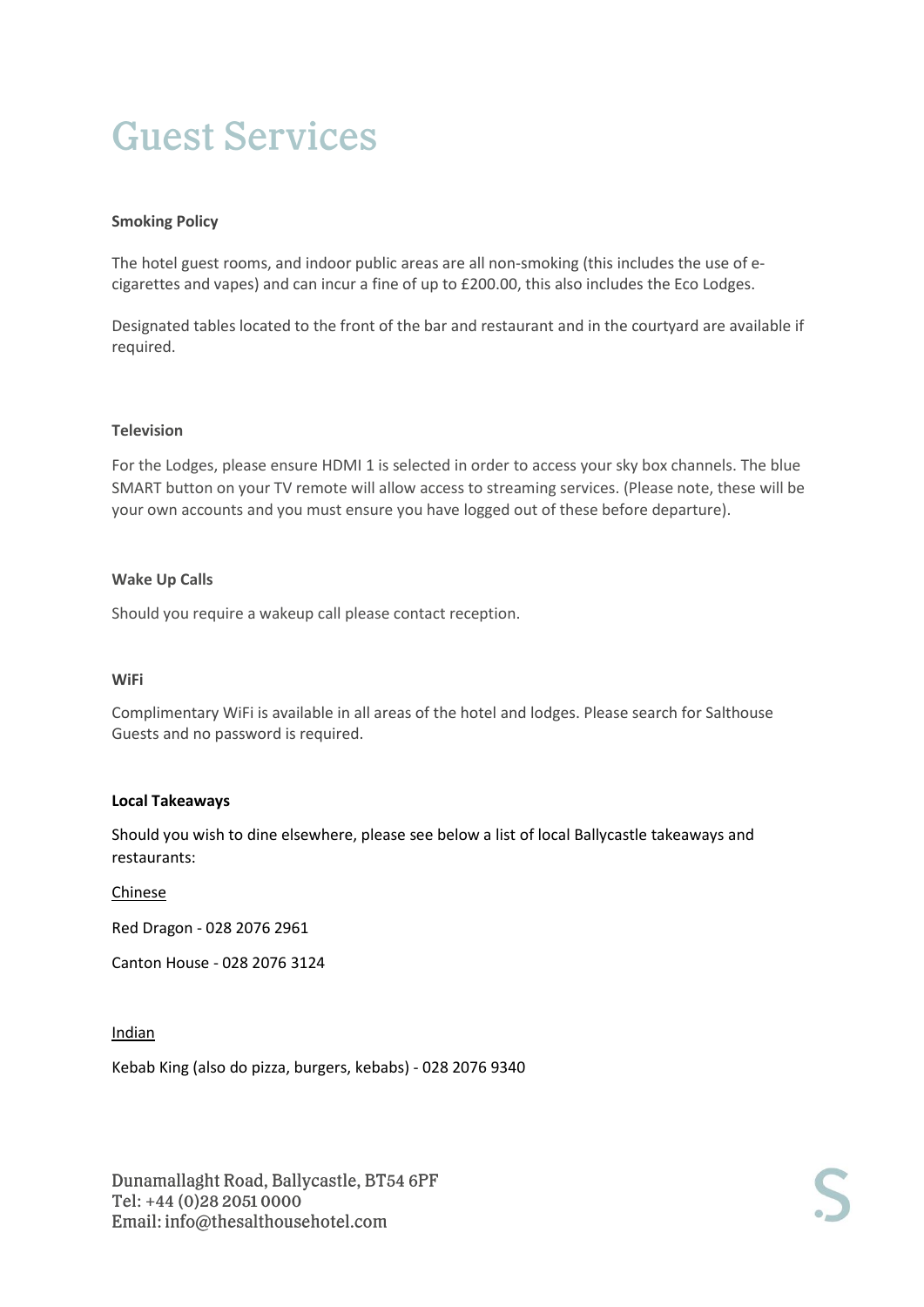### **Chippy**

Mortons Fish & Chip Shop - 028 2076 1100 Golden Chip – 028 2076 2415

### **Local Restaurants**

The Diamond - 028 2076 2142 Anzac - 028 2076 8469 O'Connors - 028 2076 2123 The Cellar - 028 2076 3037 Central Wine & Bar - 028 2076 3877

### **Local Taxi Numbers**

Noddy's Taxi – 07971 563 905 Direct Cabs – 07976 751 617 Marconi's Cabs – 07788 450 551 Paulas Taxi – 07925 680 858 Fast Cabs – 028 2076 1000 / 07746 609 019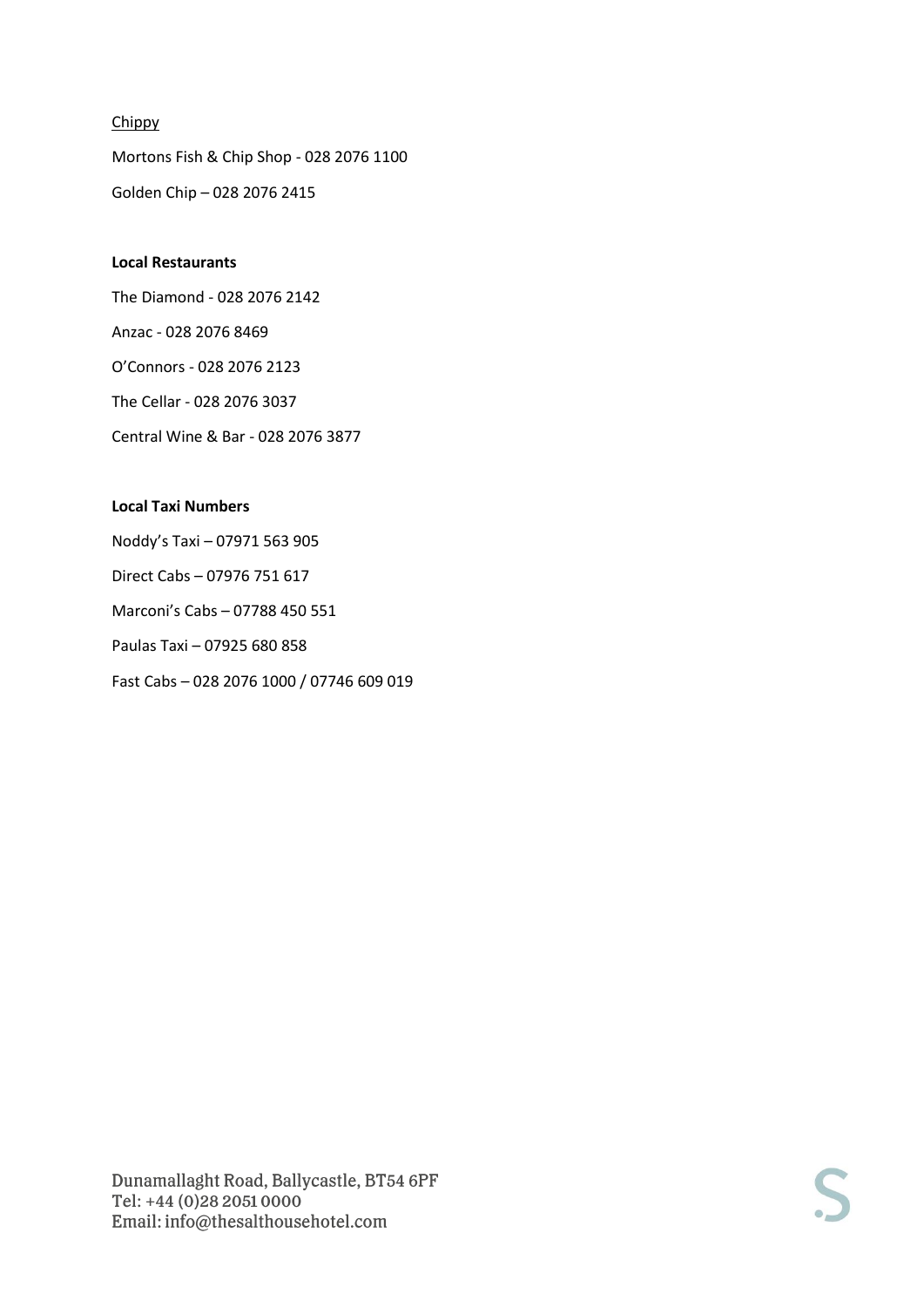# **Concierge and Services**

We pride ourselves in our customer service and will take care of your every need throughout your stay with a service that is of the highest standard.

We offer a unique, bespoke service to all our guests. Your stay with us will be smooth and relaxed as our team will take care of everything you need inside and outside the hotel. Our knowledgeable Front Desk team are on hand to make your stay at The Salthouse Hotel is smooth and enjoyable.

The team know all the latest on the happenings in and around the Causeway Coast, and can help you with many aspects of your stay including:

- •Car and Luxury car hire
- •Health and beauty appointments
- •Luggage assistance and storage
- •Restaurant bookings
- •Tourist information
- •Travel timetables and arrangements
- •Weather forecasts and updates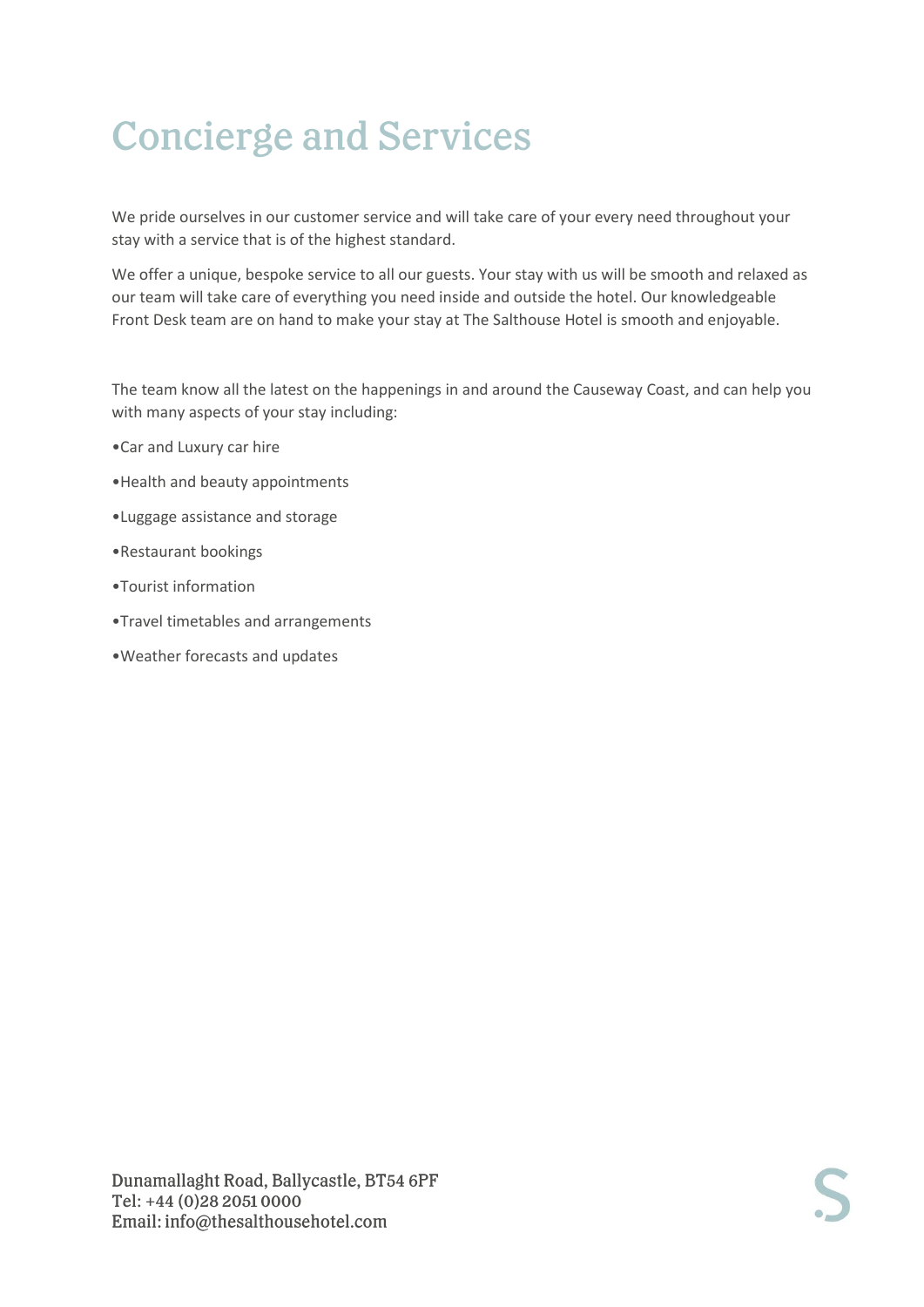# **Controlling the Radiators in your lodge**

Your lodge has two thermostats; one located in the downstairs hall between the two bedrooms, and one upstairs next to the en-suite door. Set these thermostats to your desired temperature:



On the control panel located next to the boiler cupboard, make sure that the Central Heating (CH) option is either on the Auto/All Day/24 HRS option by using the CH button:

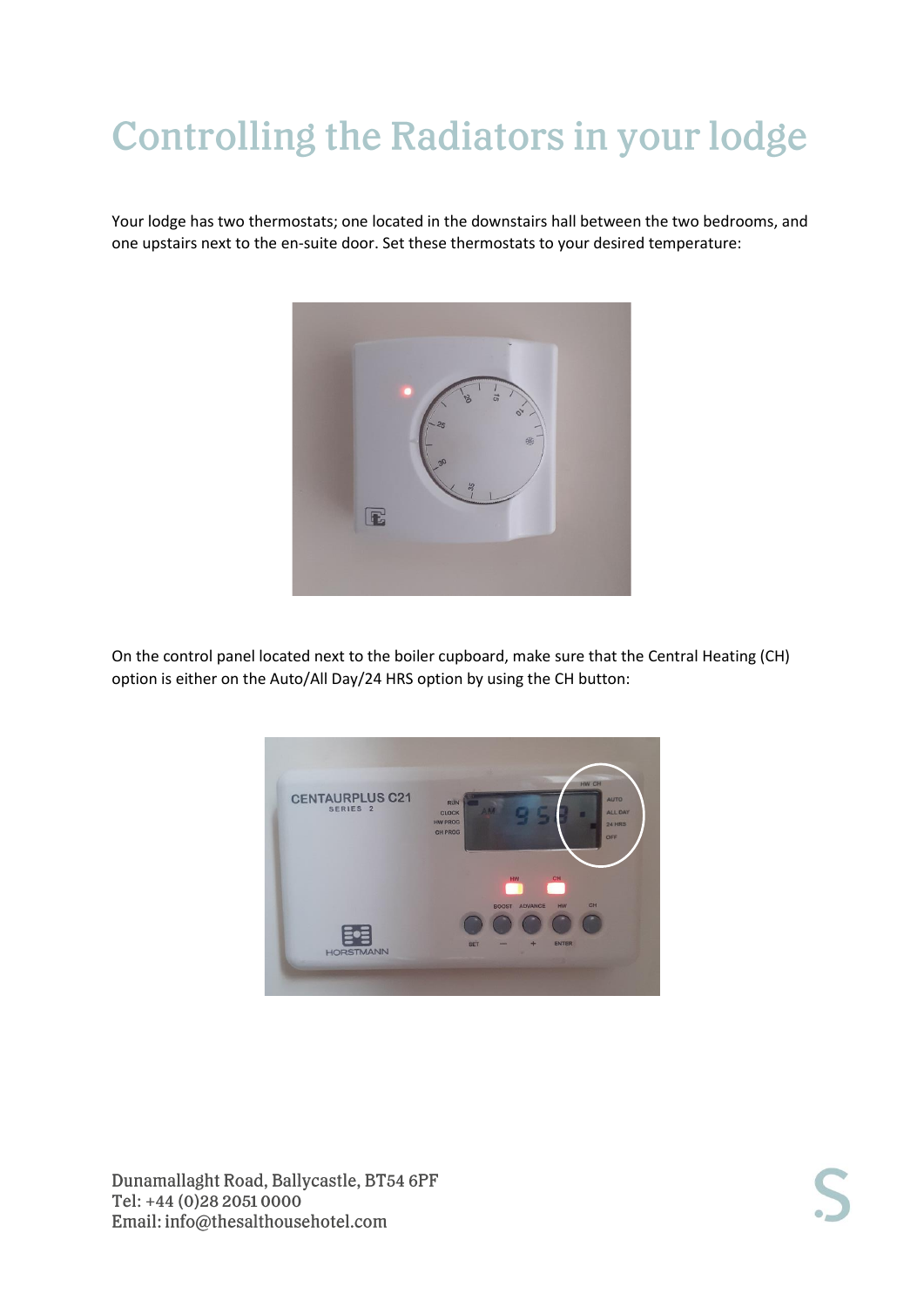If there is no heat coming from the radiators, please make sure that the on-radiator thermostat is not at '0', and the adjacent valve is turned all the way anti-clockwise:



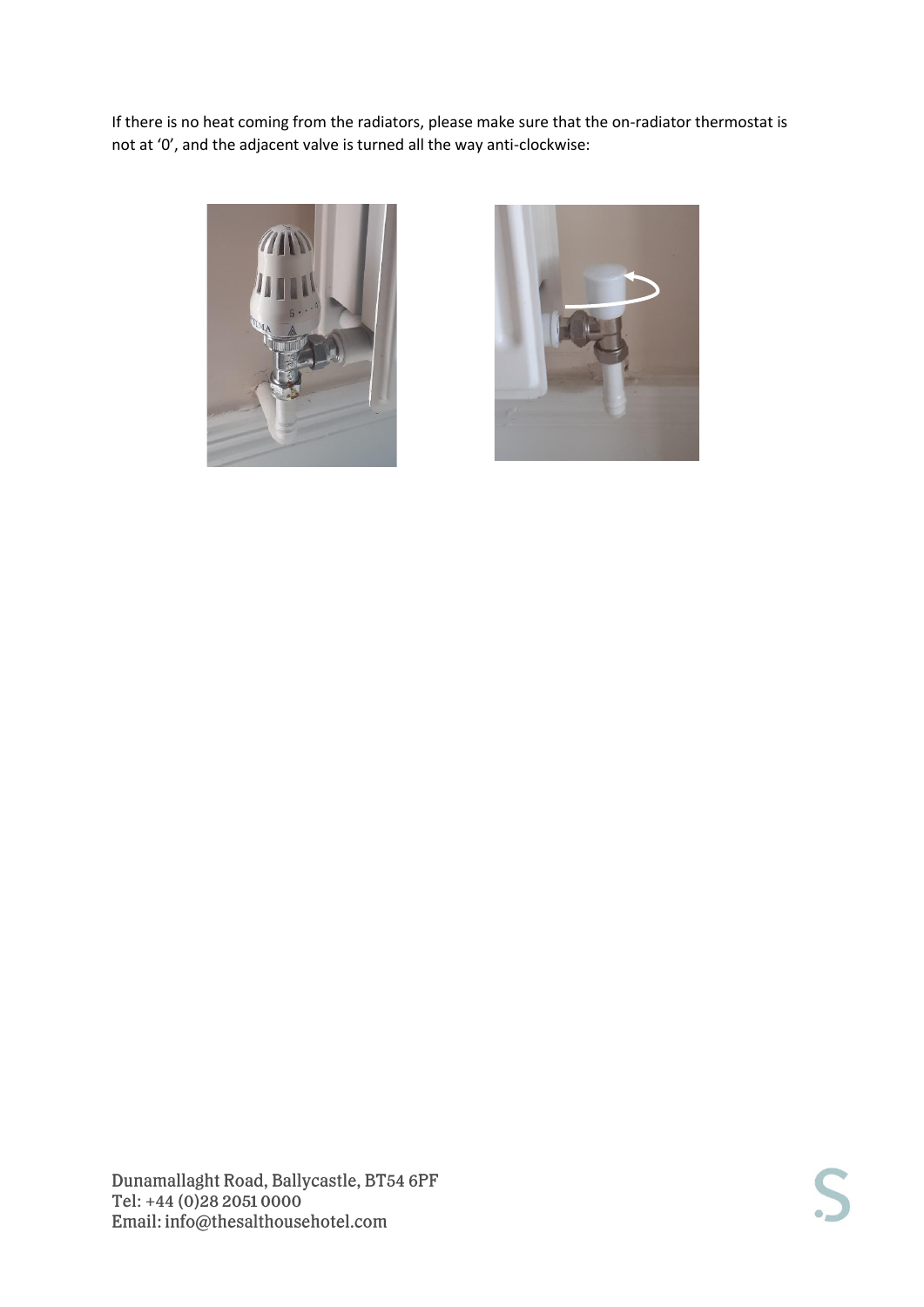# The Salthouse: Safe luxury

#### **Stay Safe Commitment**

#### SOCIAL & PHYSICAL DISTANCING

The Salthouse already offered bright air spaces which allow our customers relaxed and comfortable surroundings. We have made small changes to our spaces in line with current restrictions and regulations.

#### REVISED F&B OFFERINGS

We have had to make some changes to our F&B offerings but we still continue to offer high standard options throughout all our services. Bookings for meals are advisable, table service will be offered throughout the hotel.

#### GUEST JOURNEY

We have carefully mapped out the customer journey in each of our departments; we have made adjustments to allow for a flow system and to aid in social distancing some areas of the bar & restaurant have been spaced out. As our guests arrive, they will be greeted at the door and directed or guided to the department they are visiting. Should you be in anyway un-happy with any area or service within the Salthouse hotel please let a member of staff aware.